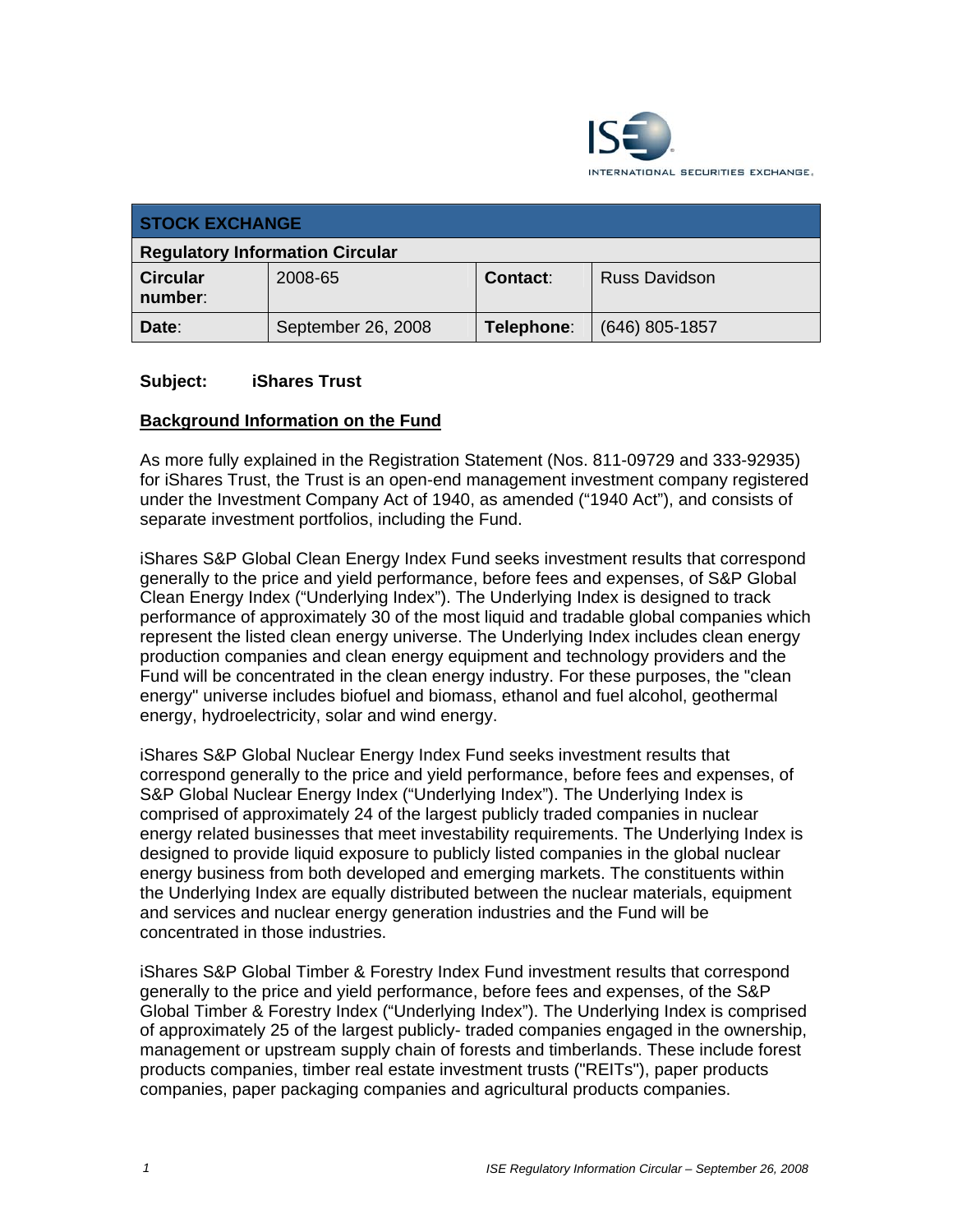iShares FTSE China (HK Listed) Index Fund seeks investment results that correspond generally to the price and yield performance, before fees and expenses, of the FTSE China (HK Listed) Index ("Underlying Index"). The Underlying Index is designed to track the performance of the large- and mid- capitalization companies in the Chinese equity market that are available to international investors. The Underlying Index consists of many of the largest and most liquid Chinese companies. Securities in the Underlying Index are weighted based on the total market value of their shares so that securities with higher total market values generally have a higher representation in the Underlying Index. Each security in the Underlying Index is a current constituent of the FTSE All World Index and all of the securities in the Underlying Index currently trade on the Hong Kong Stock Exchange. As of May 30, 2008, the Underlying Index included 90 companies.

Barclays Global Fund Advisors ("BGFA") is the investment adviser to the Funds. SEI Investments Distribution Co. is the distributor for the Funds. State Street Bank and Trust Company is the custodian, administrator, and transfer agent for the Funds.

As described more fully in the Trust's prospectus ("Prospectus") and Statement of Additional Information's ("SAI"), the Fund will issue and redeem shares on a continuous basis, at their net asset value ("NAV"), only in large blocks of 100,000 Shares, for ICLN and FCHI, 30,000 Shares for WOOD, and 20,000 Shares for NUCL, (each, a "Creation Unit"). Creation Units will be issued and redeemed principally in-kind for securities which constitutes a substantial replication, or a portfolio sampling representation, of the securities involved in the Index. Except when aggregated in Creation Units, the Shares are not redeemable securities of the Fund.

Dividends from net investment income, if any, will be declared and paid at least annually. Net realized capital gains, if any, will be distributed to investors annually. Dividends may be declared and paid more frequently.

The Depository Trust Company ("DTC") serves as securities depository for the Shares, which may be held only in book-entry form; share certificates will not be issued. DTC, or its nominee, is the record or registered owner of all outstanding Shares.

The NAV of the Fund will be determined once daily at the close of trading (normally, 4:00 p.m. Eastern Standard Time ("ET")) on each day that the New York Stock Exchange is open for business (a "Business Day"). NAV is calculated by dividing the current market value of the net assets of the Fund (i.e., the total value of its assets less all liabilities) by the total number of Shares outstanding, generally rounded to the nearest cent. NAV will be available from the Distributor and will also available to National Securities Clearing Corporation ("NSCC") participants through data made available from NSCC.

The Trust's registration statement describes the various fees and expenses for the Fund's Shares. For a more complete description of the Fund and the Index, visit www.iShares.com.

#### **Purchases and Redemptions in Creation Unit Size**

Equity Electronic Access Members ("Equity EAMs") are hereby informed that procedures for purchases and redemptions of Shares in Creation Units are described in the Trust's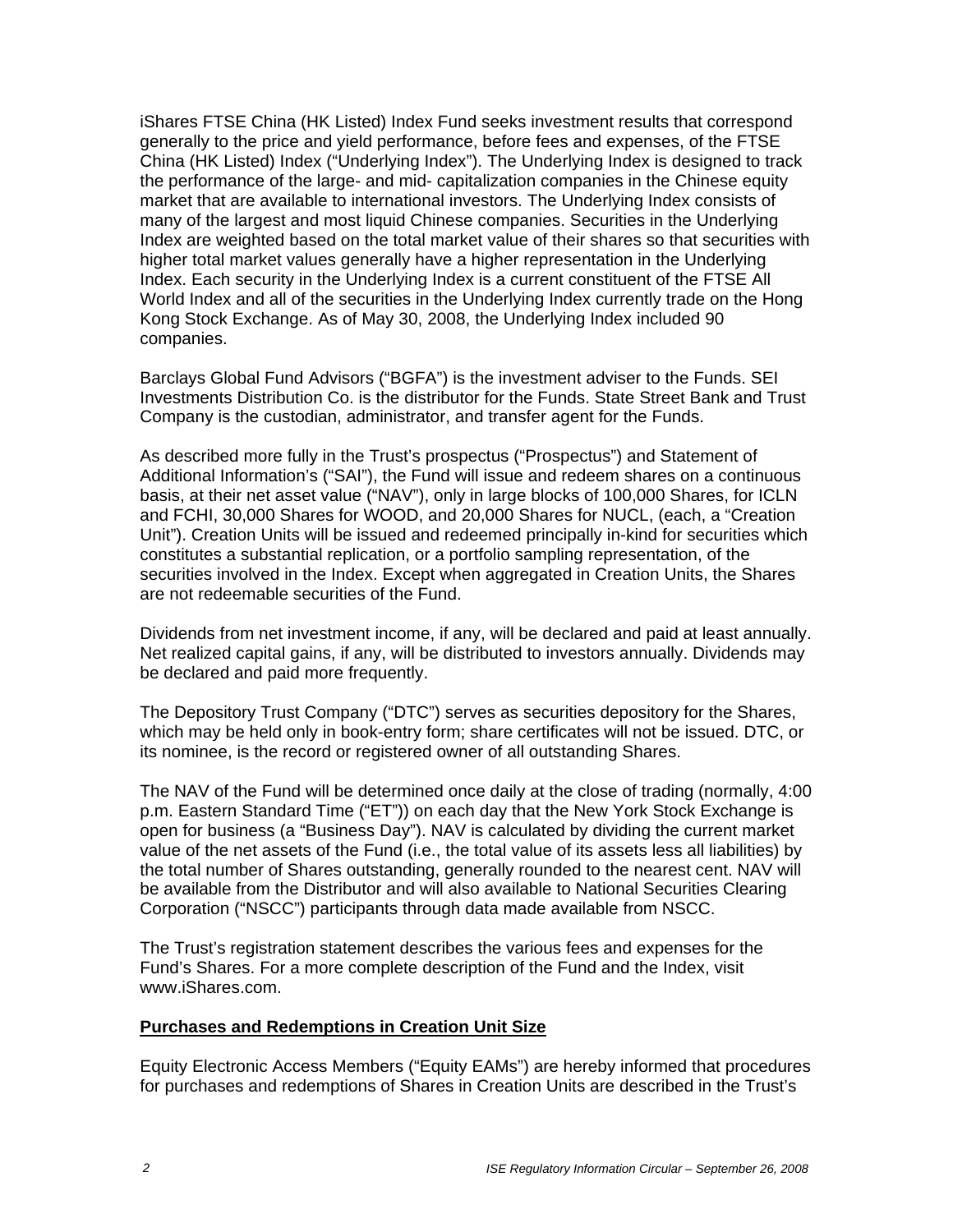Prospectus and Statement of Additional Information and that Shares are not individually redeemable but are redeemable only in Creation Unit aggregations or multiples thereof.

## **Principal Risks**

Interested persons are referred to the Prospectuses for a description of risks associated with an investment in the Shares. These risks include the risk that the Fund's return may not match the return of the Index for a number of reasons including the incursion by the Fund of operating expenses and costs not applicable to the Index. In addition, as noted in the Prospectus the Shares may trade at market prices that may differ from their NAV. The NAV of the Shares will fluctuate with changes in the market value of the Fund's holdings. The market prices of the Shares will fluctuate in accordance with changes in NAV as well as the supply and demand for the Share.

### **Exchange Rules Applicable to Trading in the Shares**

The Shares are considered equity securities, thus rendering trading in the Shares subject to the Exchange's existing rules governing the trading of equity securities.

### **Trading Hours**

The Shares will trade on ISE between 9:00 a.m. and 4:00 p.m. ET.

Equity EAMs trading the Shares during the Pre-Market Session are exposed to the risk of the lack of the calculation or dissemination of underlying index value or intraday indicative value ("IIV"). For certain derivative securities products, an updated underlying index value or IIV may not be calculated or publicly disseminated in the Pre-Market hours. Since the underlying index value and IIV are not calculated or widely disseminated during Pre-Market hours, an investor who is unable to calculate implied values for certain derivative securities products during Pre-Market hours may be at a disadvantage to market professionals.

### **Trading Halts**

ISE will halt trading in the Shares of a Trust in accordance with ISE Rule 2101(a)(2)(iii). The grounds for a halt under this Rule include a halt by the primary market because it stops trading the Shares and/or a halt because dissemination of the IIV or applicable currency spot price has ceased, or a halt for other regulatory reasons. In addition, ISE will stop trading the Shares of a Trust if the primary market de-lists the Shares.

### **Delivery of a Prospectus**

Pursuant to federal securities laws, investors purchasing Shares must receive a prospectus prior to or concurrently with the confirmation of a transaction. Investors purchasing Shares directly from the Fund (by delivery of the Deposit Amount) must also receive a prospectus.

Prospectuses may be obtained through the Distributor or on the Fund's website. The Prospectus does not contain all of the information set forth in the registration statement (including the exhibits to the registration statement), parts of which have been omitted in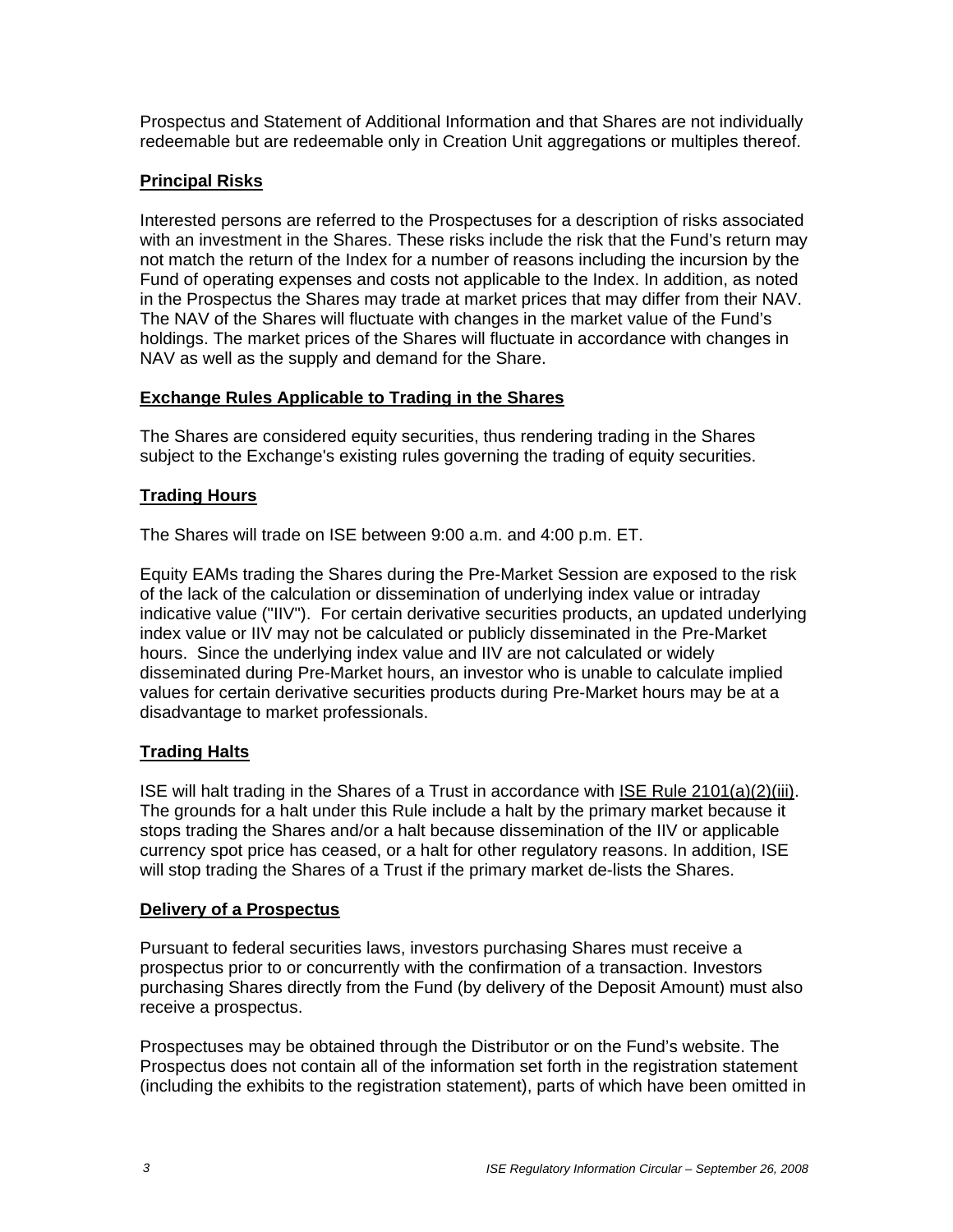accordance with the rules and regulations of the SEC. For further information about the Fund, please refer to the Trust's registration statement.

### **Exemptive, Interpretive and No-Action Relief Under Federal Securities Regulations**

The Commission has issued letters dated November 21, 2005 and October 24, 2006 (together, the "No-Action Letters") granting exemptive, interpretive and no-action relief from certain provisions of and rules under the Securities Exchange Act of 1934 for exchange-traded funds listed and traded on a registered national securities exchange that meet certain criteria. The Fund qualifies for the relief granted in the No-Action Letters, a description of which follows.

### **Regulation M Exemptions**

Generally, Rules 101 and 102 of Regulation M prohibit any "distribution participant" and its "affiliated purchasers" from bidding for, purchasing, or attempting to induce any person to bid for or purchase any security which is the subject of a distribution until after the applicable restricted period, except as specifically permitted in Regulation M. The provisions of the Rules apply to underwriters, prospective underwriters, brokers, dealers, and other persons who have agreed to participate or are participating in a distribution of securities.

The Commission issued a No-Action Letter by which persons participating in a distribution of shares of a fund may engage in secondary market transactions in such shares during their participation in such a distribution, despite the requirements of from Rule 101 under Regulation M. In addition, the SEC has permitted persons who may be deemed to be participating in the distribution of shares of a fund (i) to purchase securities for the purpose of purchasing creation unit aggregations of fund shares and (ii) to tender securities for redemption in Creation Unit Aggregations. Further, the Commission has clarified that the tender of fund shares to the Fund for redemption does not constitute a bid for or purchase of any of the Funds' securities during the restricted period of Rule 101. The Commission has issued a No-Action Letter to paragraph (e) of Rule 102 under Regulation M which allow the redemption of fund shares in creation unit aggregations during the continuous offering of shares.

### **Customer Confirmations for Creation or Redemption of Fund Shares (SEC Rule 10b-10)**

Broker–dealers who handle purchases or redemptions of Fund shares in Creation Units for customers will be permitted to provide such customers with a statement of the number of Creation Unit Aggregations created or redeemed without providing a statement of the identity, number and price of shares of the individual securities tendered to the Fund for purposes of purchasing creation unit aggregations ("Deposit Securities") or the identity, number and price of shares to be delivered by the Trust to the redeeming holder ("Redemption Securities"). The composition of the securities required to be tendered to the Fund for creation purposes and of the securities to be delivered on redemption will be disseminated each business day and will be applicable to requests for creations or redemption, as the case may be, on that day. This exemptive relief under Rule 10b-10 with respect to creations and redemptions is subject to the following conditions: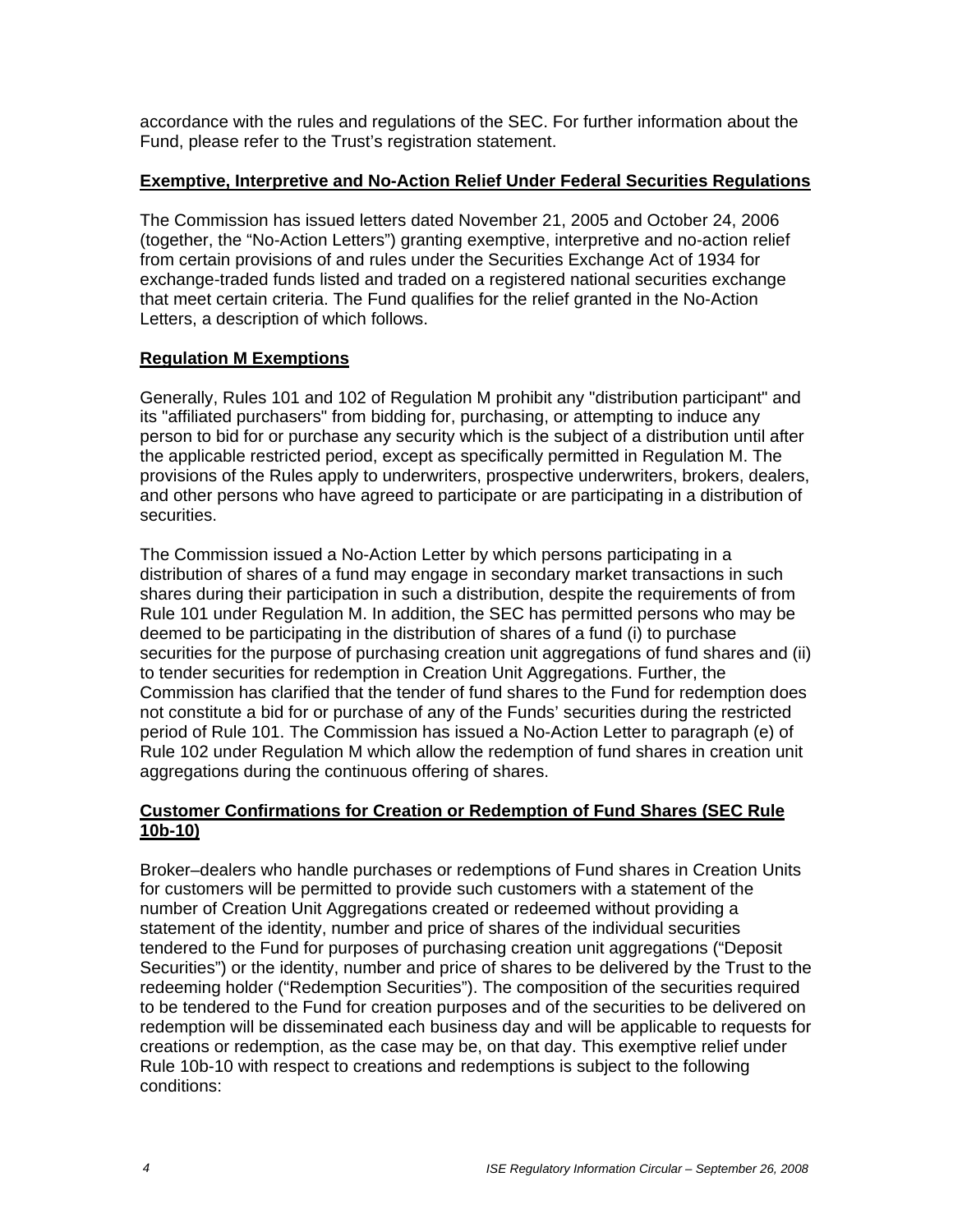- 1. Confirmations to customers engaging in creations or redemptions must state that all information required by Rule 10b-10 will be provided upon request;
- 2. Any such request by a customer for information required by Rule 10b-10 will be filed in a timely manner, in accordance with Rule 10b-10(c);
- 3. Except for the identity, number and price of shares of the component securities of the Deposit Securities and Redemption Securities, as described above, confirmations to customers must disclose all other information required by Rule 10b-10(a).

# **SEC Rule 14e-5**

The Commission has permitted any person acting as a dealer-manager of a tender offer for a component security of fund (1) to redeem fund shares in creation unit aggregations from the issuer that may include a security subject to such tender offer and (2) to purchase fund shares during such tender offer. In addition, a No-Action has been issued under Rule 14e-5 states that if a broker-dealer acting as a dealer-manager of a tender offer for a security of the Fund purchases or arranges to purchase such securities in the secondary market for the purpose of tendering such securities to purchase one or more creation unit aggregations of shares, it must be made in conformance with the following:

- i. such bids or purchases are effected in the ordinary course of business, in connection with a basket of 20 or more securities in which any security that is the subject of a distribution, or any reference security, does not comprise more than 5% of the value of the basket purchased; or
- ii. purchases are effected as adjustments to such basket in the ordinary course of business as a result of a change in the composition of the underlying index; and
- iii. such bids or purchases are not effected for the purpose of facilitating such tender offer.

# **Section 11(d)(1); SEC Rules 11d1-1 and 11d1-2**

Section 11(d)(1) of the Act generally prohibits a person who is both a broker and a dealer from effecting any transaction in which the broker-dealer extends credit to a customer on any security which was part of a new issue in the distribution of which he participated as a member of a selling syndicate or group within thirty days prior to such transaction. The Commission has clarified that Section 11(d)(1) does not apply to broker-dealers that are not authorized participants (and, therefore, do not create creation unit aggregations) that engage in both proprietary and customer transactions in shares of a fund in the secondary market, and for broker-dealer authorized participants that engage in creations of creation unit aggregations. This relief is subject to specific conditions, including the condition that such broker-dealer (whether or not an authorized participant) does not, directly or indirectly, receive from the fund complex any payment, compensation or other economic incentive to promote or sell the shares of a fund to persons outside the fund complex, other than non-cash compensation permitted under NASD Rule 2830 (I)(5)(A), (B) or (C). See letter dated November 22, 2005 from Brian A Bussey, Assistant Chief Counsel, SEC Division of Market Regulation, to Barclays Global Investors, N.A., dated November 22, 2005. The Commission has issued a No-Action Letter under Section 11(d)(1) of the Act states that broker-dealers may treat shares of a fund, for purposes of Rule 11d1-2, as "securities issued by a registered open-end investment company as defined in the Investment Company Act" and thereby extend credit or maintain or arrange for the extension or maintenance of credit on shares that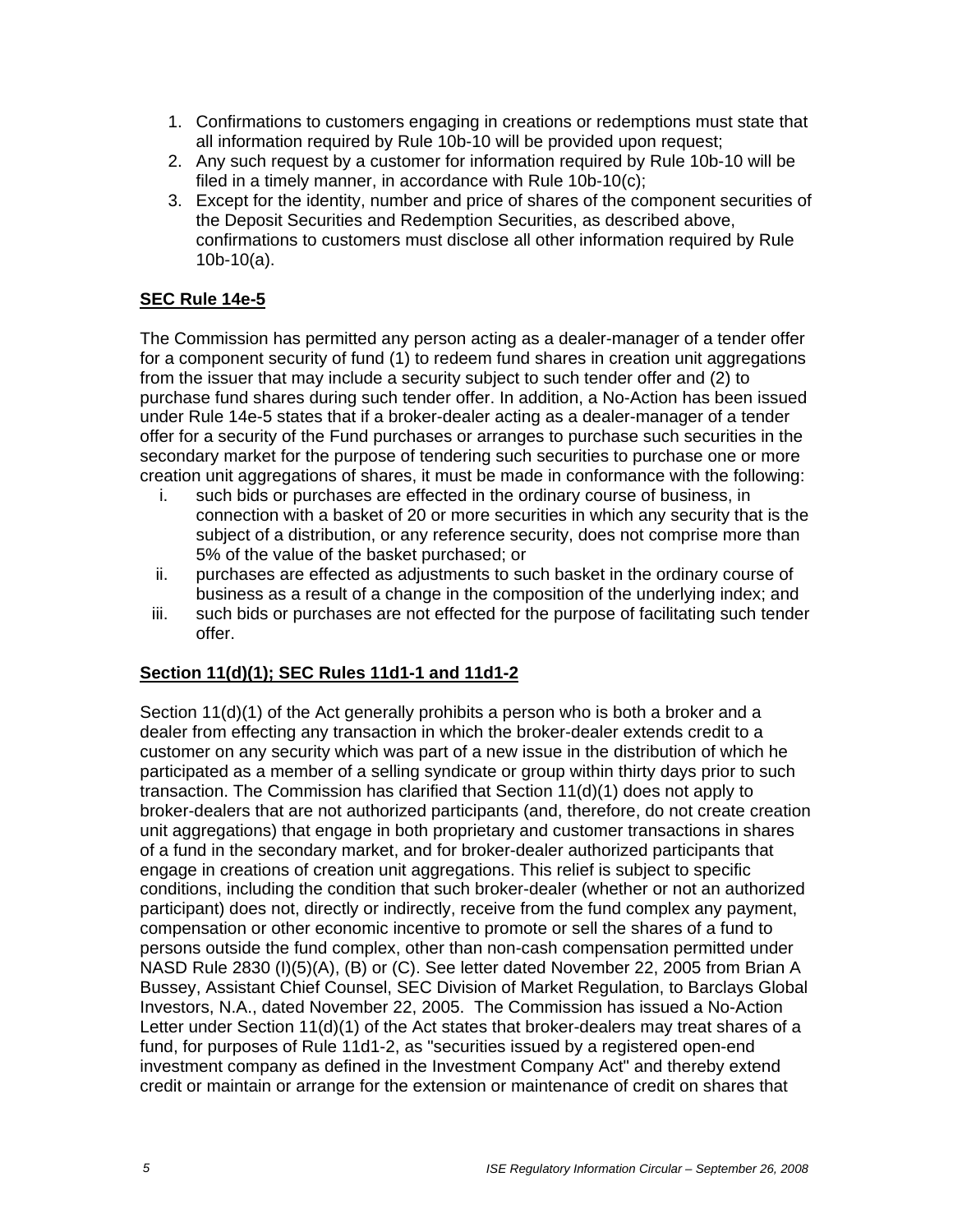have been owned by the persons to whom credit is provided for more than 30 days, in reliance on the exemption contained in the rule.

#### **SEC Rule 15c1-5 and 15c1-6**

The Commission has issued a No-Action letter with respect to Rule 15c1-5 and Rule 15c1-6 as to the required disclosure of control by a broker or dealer with respect to creations and redemptions of fund shares and secondary market transactions therein.

**This Regulatory Information Bulletin is not a statutory Prospectus. Equity EAMs should consult the Trust's Registration Statement, SAI, Prospectus and the Fund's website for relevant information.**